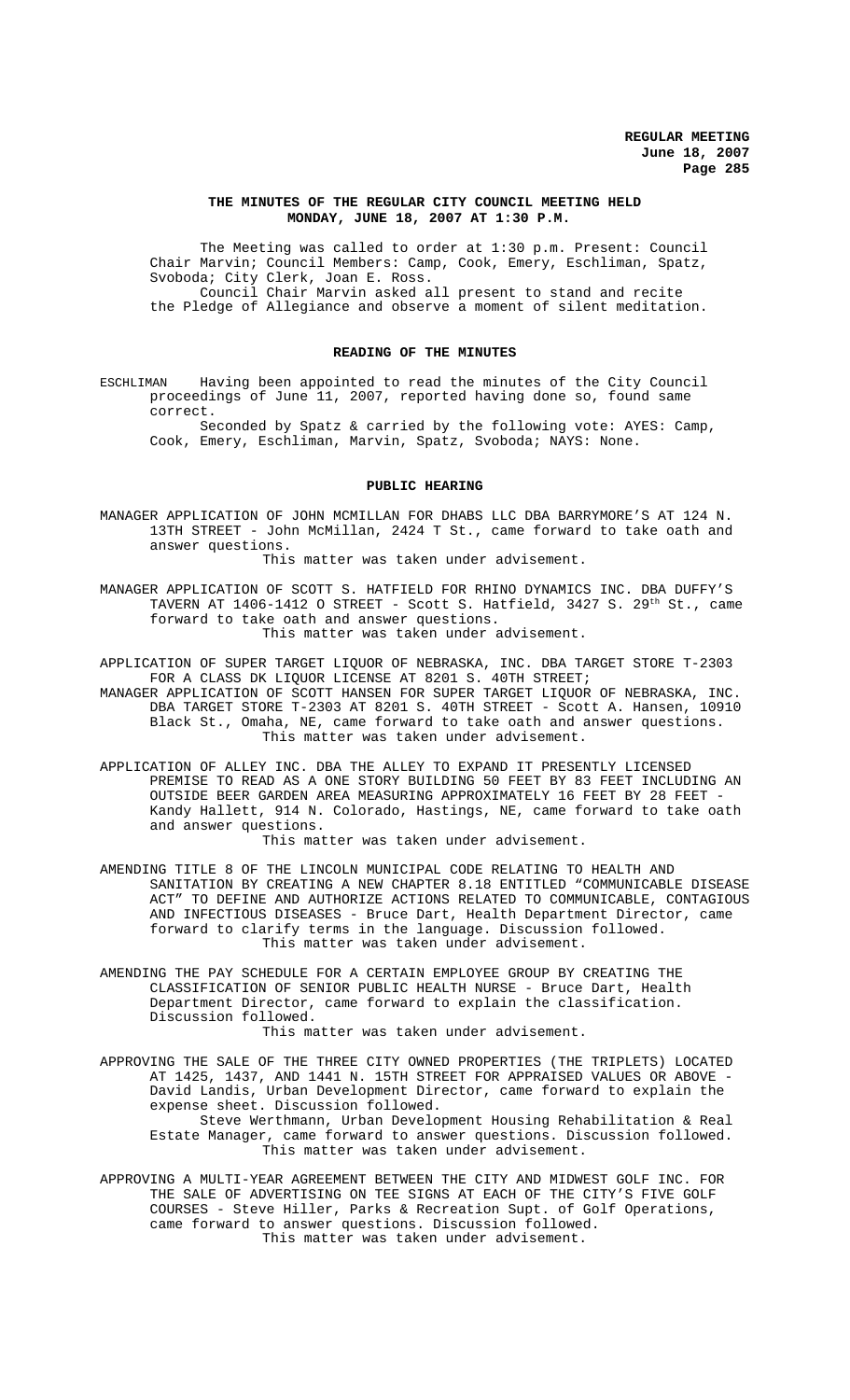CHANGE OF ZONE 07028 - APPLICATION OF HIDDEN VALLEY ESTATES LLC FOR A CHANGE OF ZONE FROM AG AGRICULTURAL DISTRICT TO AGR AGRICULTURAL RESIDENTIAL DISTRICT ON PROPERTY GENERALLY LOCATED SOUTH OF S. 112TH STREET AND PINE LAKE ROAD. (RELATED ITEMS: 07-98, 07R-119);

APPROVING THE DEVELOPMENT AND CONDITIONAL ZONING AGREEMENT BETWEEN THE CITY AND HIDDEN VALLEY ESTATES LLC RELATING TO THE DEVELOPMENT OF PROPERTY GENERALLY LOCATED AT S. 112TH STREET AND PINE LAKE ROAD. (RELATED ITEMS: 07-98, 07R-119) (ACTION DATE: 6/25/07) - Kent Seacrest, Seacrest & Kalkowski, 1111 Lincoln Mall, Suite 350, came forward representing the applicant, to explain the comprehensive plan goal and answer questions. Mike Eckert, Civil Design Group, Inc., 3901 Normal Blvd., Suite 203, came forward to present exhibits regarding the change of zone. This matter was taken under advisement.

APPROVING THE FISCAL YEAR 2007 ACTION PLAN: ONE YEAR USE OF FUNDS FOR PLAN FOR HUD ENTITLEMENT PROGRAMS - Wynn Hjermstad, Urban Development Department Community Development Manager, came forward to explain the action plan. Discussion followed.

This matter was taken under advisement.

**\*\* END OF PUBLIC HEARING \*\***

# **COUNCIL ACTION**

#### **LIQUOR RESOLUTIONS**

MANAGER APPLICATION OF JOHN MCMILLAN FOR DHABS LLC DBA BARRYMORE'S AT 124 N. 13TH STREET - CLERK read the following resolution, introduced by John

Spatz, who moved its adoption for approval:<br>A-84408 WHEREAS, DHABS LLC dba Barrymore's lo WHEREAS, DHABS LLC dba Barrymore's located at 124 N. 13th Street, Lincoln, Nebraska has been approved for a Retail Class "C" liquor

license, and now requests that John McMillan be named manager;

WHEREAS, John McMillan appears to be a fit and proper person to manage said business.

NOW, THEREFORE, BE IT RESOLVED by the City Council of the City of Lincoln, Nebraska:

That after hearing duly had as required by law, consideration of the facts of this application, the Nebraska Liquor Control Act, and the pertinent City ordinances, the City Council recommends that John McMillan be approved as manager of this business for said licensee. The City Clerk is directed to transmit a copy of this resolution to the Nebraska Liquor Control Commission.

Introduced by John Spatz Seconded by Svoboda & carried by the following vote: AYES: Camp, Cook, Emery, Eschliman, Marvin, Spatz, Svoboda; NAYS: None.

MANAGER APPLICATION OF SCOTT S. HATFIELD FOR RHINO DYNAMICS INC. DBA DUFFY'S TAVERN AT 1406-1412 O STREET - CLERK read the following resolution,

introduced by John Spatz, who moved its adoption for approval:<br>A-84409 WHEREAS, Rhino Dynamics Inc. dba Duffy's Tavern located WHEREAS, Rhino Dynamics Inc. dba Duffy's Tavern located at 1406-1412 O Street, Lincoln, Nebraska has been approved for a Retail Class "C" liquor license, and now requests that Scott S. Hatfield be named manager;

WHEREAS, Scott S. Hatfield appears to be a fit and proper person to manage said business.

NOW, THEREFORE, BE IT RESOLVED by the City Council of the City of Lincoln, Nebraska:

That after hearing duly had as required by law, consideration of the facts of this application, the Nebraska Liquor Control Act, and the pertinent City ordinances, the City Council recommends that Scott S. Hatfield be approved as manager of this business for said licensee. The City Clerk is directed to transmit a copy of this resolution to the Nebraska Liquor Control Commission.

Introduced by John Spatz Seconded by Svoboda & carried by the following vote: AYES: Camp, Cook, Emery, Eschliman, Marvin, Spatz, Svoboda; NAYS: None.

APPLICATION OF SUPER TARGET LIQUOR OF NEBRASKA, INC. DBA TARGET STORE T-2303 FOR A CLASS DK LIQUOR LICENSE AT 8201 S. 40TH STREET - CLERK read the following resolution, introduced by John Spatz, who moved its adoption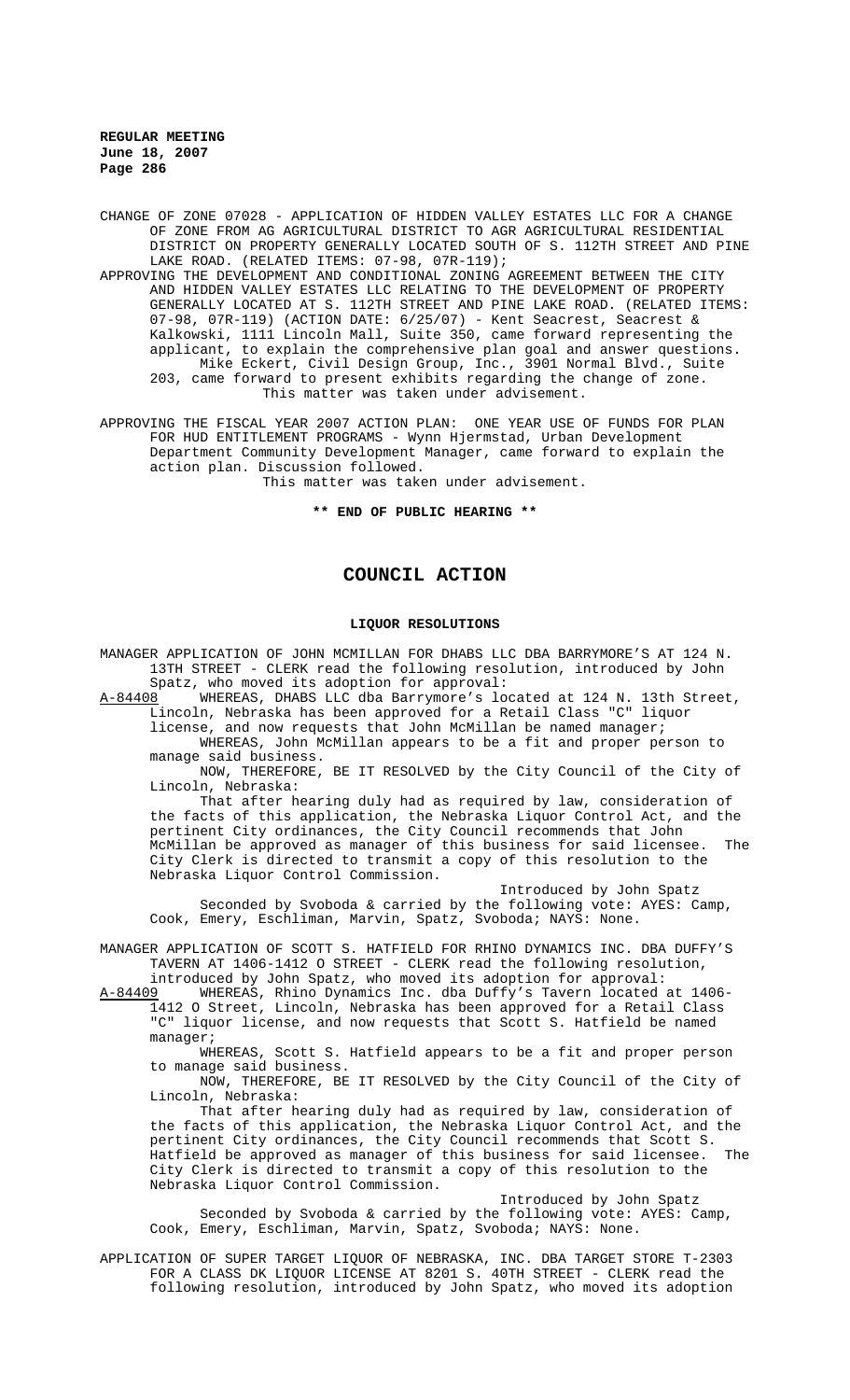for approval:<br>A-84410 BE IT R BE IT RESOLVED by the City Council of the City of Lincoln, Nebraska:

That after hearing duly had as required by law, consideration of the facts of this application, the Nebraska Liquor Control Act, and the pertinent City ordinances, the City Council recommends that the application of Super Target Liquor of Nebraska dba Target Store T2303 for a Class "DK" liquor license at 8201 S. 40th Street, Lincoln, Nebraska, for the license period ending April 30, 2008, be approved with the condition that the premise complies in every respect with all city and state regulations. The City Clerk is directed to transmit a copy of this resolution to the Nebraska Liquor Control Commission.

Introduced by John Spatz Seconded by Svoboda & carried by the following vote: AYES: Camp, Cook, Emery, Eschliman, Marvin, Spatz, Svoboda; NAYS: None.

MANAGER APPLICATION OF SCOTT HANSEN FOR SUPER TARGET LIQUOR OF NEBRASKA, INC. DBA TARGET STORE T-2303 AT 8201 S. 40TH STREET - CLERK read the following resolution, introduced by John Spatz, who moved its adoption for approval:

A-84411 WHEREAS, Super Target Liquor of Nebraska dba Target Store T2303 located at 8201 S. 40th Street, Lincoln, Nebraska has been approved for a Retail Class "DK" liquor license, and now requests that Scott Hansen be named manager;

WHEREAS, Scott Hansen appears to be a fit and proper person to manage said business.

NOW, THEREFORE, BE IT RESOLVED by the City Council of the City of Lincoln, Nebraska:

That after hearing duly had as required by law, consideration of the facts of this application, the Nebraska Liquor Control Act, and the pertinent City ordinances, the City Council recommends that Scott Hansen be approved as manager of this business for said licensee. The City Clerk is directed to transmit a copy of this resolution to the Nebraska Liquor Control Commission.

Introduced by John Spatz Seconded by Svoboda & carried by the following vote: AYES: Camp, Cook, Emery, Eschliman, Marvin, Spatz, Svoboda; NAYS: None.

APPLICATION OF ALLEY INC. DBA THE ALLEY TO EXPAND IT PRESENTLY LICENSED PREMISE TO READ AS A ONE STORY BUILDING 50 FEET BY 83 FEET INCLUDING AN OUTSIDE BEER GARDEN AREA MEASURING APPROXIMATELY 16 FEET BY 28 FEET -CLERK read the following resolution, introduced by John Spatz, who moved its adoption for approval:<br>A-84412 BE IT RESOLVED by the

BE IT RESOLVED by the City Council of the City of Lincoln, Nebraska:

That after hearing duly had as required by law, consideration of the facts of this application, the Nebraska Liquor Control Act, and the pertinent City ordinances, the City Council recommends that the application of Alley Inc. dba The Alley to expand its licensed premises by the addition of an area measuring approximately 13 feet by 24 feet to the south of the presently licensed premises so that the entire premises reads as a one story building 50 feet by 83 feet including an outside beer garden area measuring approximately 16 feet by 28 feet located at 1029-1031 M Street, Lincoln, Nebraska, be approved with the condition that the premise complies in every respect with all City and State regulations.

BE IT FURTHER RESOLVED that the City Clerk is directed to transmit a copy of this resolution to the Nebraska Liquor Control Commission.

Introduced by John Spatz Seconded by Svoboda & carried by the following vote: AYES: Camp, Cook, Emery, Eschliman, Marvin, Spatz, Svoboda; NAYS: None.

# **ORDINANCES - 2ND READING & RELATED RESOLUTIONS (as required)**

AMENDING TITLE 8 OF THE LINCOLN MUNICIPAL CODE RELATING TO HEALTH AND SANITARY BY CREATING A NEW CHAPTER 8.18 ENTITLED "COMMUNICABLE DISEASE ACT" TO DEFINE AND AUTHORIZE ACTIONS RELATED TO COMMUNICABLE, CONTAGIOUS AND INFECTIOUS DISEASES - CLERK read an ordinance, introduced by Robin Eschliman, amending Title 8 of the Lincoln Municipal Code relating to Health and Sanitary by creating a new Chapter 8.18 entitle "Communicable Disease Act" to define and authorize actions related to communicable, contagious and infectious diseases, the second time.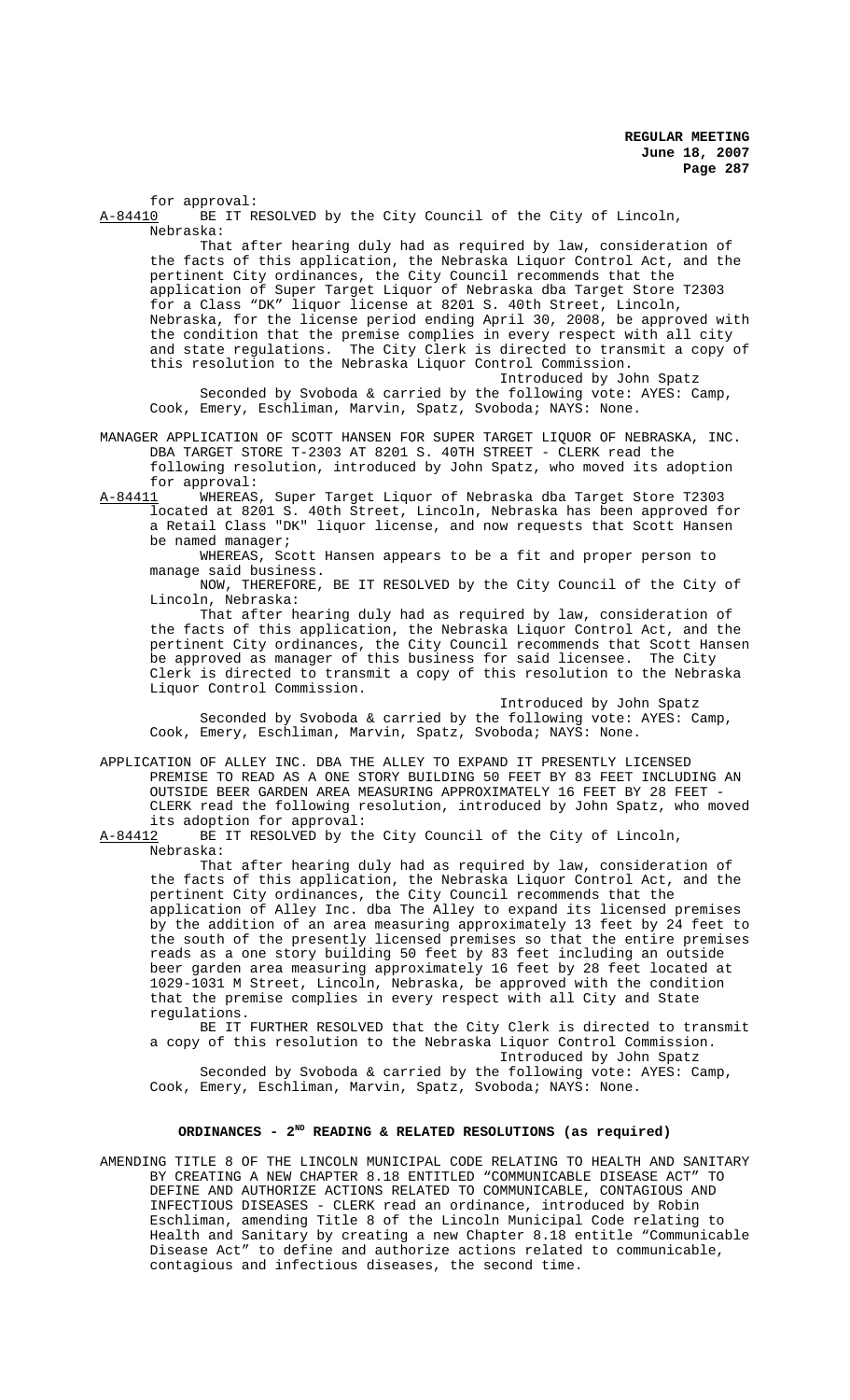- AMENDING THE PAY SCHEDULE FOR A CERTAIN EMPLOYEE GROUP BY CREATING THE CLASSIFICATION OF SENIOR PUBLIC HEALTH NURSE - CLERK read an ordinance, introduced by Robin Eschliman, amending Section 1 of Ordinance No. 18780 passed August 14, 2006, relating to the pay schedules of employees whose classifications are assigned to the pay range which is prefixed by the letter "A", by creating the job classification of "Senior Public Health Nurse", the second time.
- APPROVING THE SALE OF THE THREE CITY OWNED PROPERTIES (THE TRIPLETS) LOCATED AT 1425, 1437, AND 1441 N. 15TH STREET FOR APPRAISED VALUES OR ABOVE - CLERK read an ordinance, introduced by Robin Eschliman, authorizing the sale of City owned property at 1425, 1437, and 1441 North 15<sup>th</sup> Street, the second time.
- APPROVING A MULTI-YEAR AGREEMENT BETWEEN THE CITY AND MIDWEST GOLF INC. FOR THE SALE OF ADVERTISING ON TEE SIGNS AT EACH OF THE CITY'S FIVE GOLF COURSES - CLERK read an ordinance, introduced by Robin Eschliman, approving a multi-year Agreement between the City of Lincoln, Nebraska and Midwest Golf, Inc. For the sale of advertising on tee signs at each of the City's five golf courses, the second time.
- CHANGE OF ZONE 07028 APPLICATION OF HIDDEN VALLEY ESTATES LLC FOR A CHANGE OF ZONE FROM AG AGRICULTURAL DISTRICT TO AGR AGRICULTURAL RESIDENTIAL DISTRICT ON PROPERTY GENERALLY LOCATED SOUTH OF S. 112TH STREET AND PINE LAKE ROAD. (RELATED ITEMS: 07-98, 07R-119) - CLERK read an ordinance, introduced by Robin Eschliman, amending the Lincoln Zoning District Maps attached to and made a part of Title 27 of the Lincoln Municipal Code, as provided by Section 27.05.020 of the Lincoln Municipal Code, by changing the boundaries of the districts established and shown thereon, the second time.
- APPROVING THE DEVELOPMENT AND CONDITIONAL ZONING AGREEMENT BETWEEN THE CITY AND HIDDEN VALLEY ESTATES LLC RELATING TO THE DEVELOPMENT OF PROPERTY GENERALLY LOCATED AT S. 112TH STREET AND PINE LAKE ROAD. (RELATED ITEMS: 07-98, 07R-119) (ACTION DATE: 6/25/07).

#### **RESOLUTIONS**

APPROVING THE COMPARISON OF METHODS FOR ESTIMATION OF ANNUAL POLLUTANT LOADS FROM STORM DRAIN DISCHARGE BY THE UNIVERSITY OF NEBRASKA - LINCOLN FOR EVALUATION OF HISTORIC POLLUTANT LOADS AND OF PROPOSED MONITORING LOCATIONS FOR A PERIOD OF MAY 15, 2007 THROUGH DECEMBER 31, 2007 - CLERK read the following resolution, introduced by Robin Eschliman, who moved its adoption:

A-84413 BE IT RESOLVED by the City Council of the City of Lincoln, Nebraska:

That the proposal for "Comparison of Methods for Estimation of Annual Pollutant Loads from Storm Drain Discharges" for evaluation of historic pollutant loads and of proposed monitoring locations, a copy of which is attached hereto marked as Attachment "A" and made a part hereof by reference, is hereby approved, upon the terms and conditions as set forth in said proposal, and the Mayor is authorized to execute said proposal on behalf of the City.

The City Clerk is directed to return one fully executed copy of said proposal to the University of Nebraska-Lincoln, 312 N. 14th Street, Alex West, P.O. Box 880430, Lincoln, NE 68588-0430.

Introduced by Robin Eschliman Seconded by Svoboda & carried by the following vote: AYES: Camp, Cook, Emery, Eschliman, Marvin, Spatz, Svoboda; NAYS: None.

APPROVING THE FISCAL YEAR 2007 ACTION PLAN: ONE YEAR USE OF FUNDS FOR PLAN FOR HUD ENTITLEMENT PROGRAMS - CLERK read the following resolution, introduced by Robin Eschliman, who moved its adoption:

A-84414 WHEREAS, the City of Lincoln, Nebraska, acting by and through the Mayor as the Chief Executive Officer and the City Council as the Legislative body of this City, with full citizen participation with reference thereto and in full compliance with the U.S. Department of Housing and Urban Development requirements, has prepared the City of Lincoln FY 2007 Third Program Year Action Plan outlining the activities and initiatives of Urban Development for CDBG, HOME, and ADDI entitlement funds from HUD Entitlement Programs under the provisions of 24 C.F.R., Part 91, et al.; and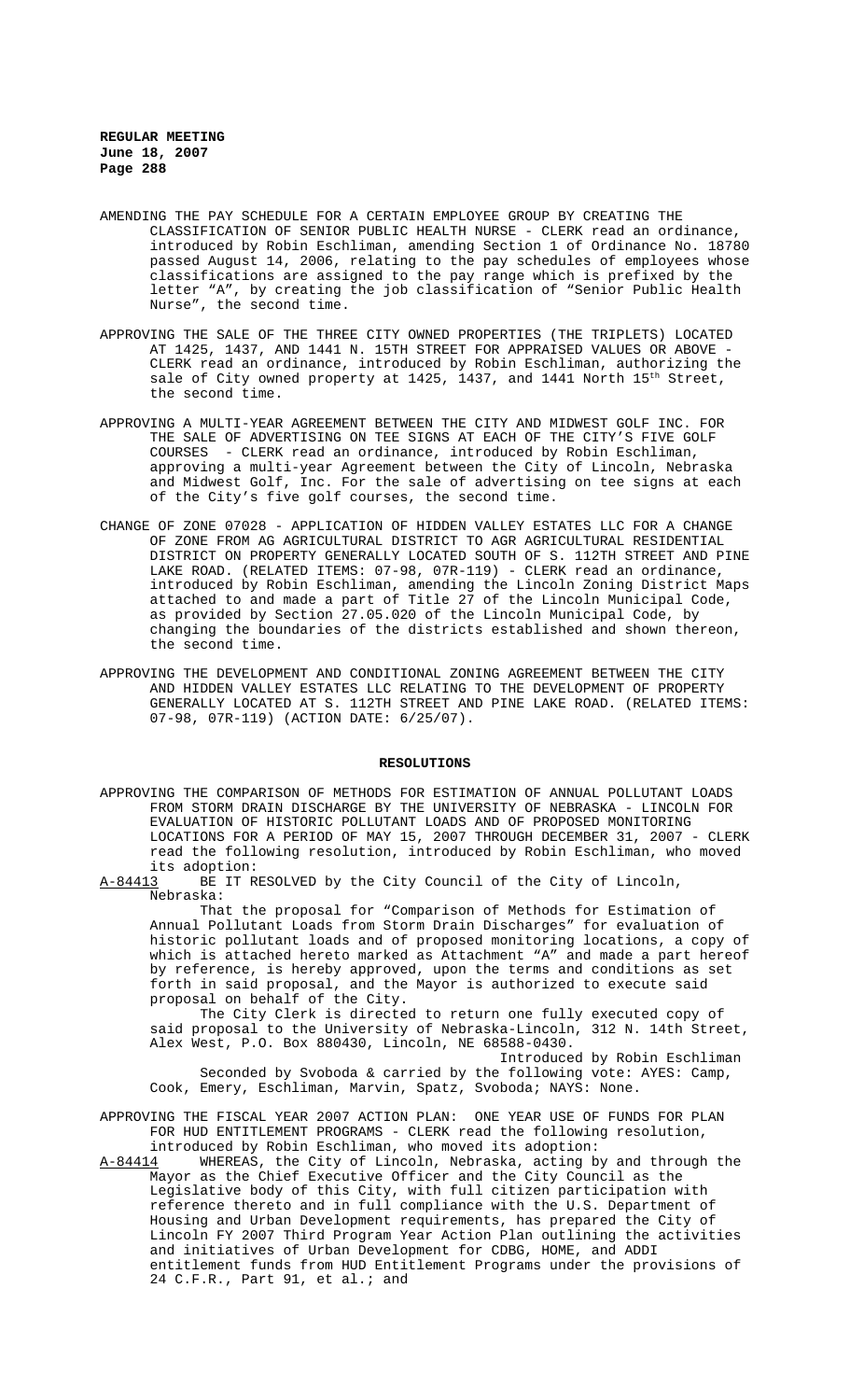WHEREAS, such plan includes the proposed community development activities and community development objectives, all prepared in full compliance with the requirements, instructions, and recommendations contained in the Community Development Block Grant Regulations, HOME Investment Partnerships Act Regulations, and American Dream Downpayment Initiative; and

WHEREAS, such plan and the items contained therein and each of them appear to be in the best interest of the City of Lincoln, Nebraska; and

WHEREAS, certain assurances must be incorporated into the City of Lincoln's FY 2007 Action Plan, as prescribed in the Community Development Block Grant Regulations, HOME Investment Partnerships Act Regulations, and American Dream Downpayment Initiative and 24 C.F.R., Part 91.

NOW, THEREFORE, BE IT RESOLVED by the City Council of the City of Lincoln, Nebraska:

That the FY 2007 Action Plan, a copy of which is attached hereto, is hereby approved and the Mayor is authorized to submit the FY 2007 Action Plan to the Department of Housing and Urban Development for total grants for Fiscal Year 2006 in the amount of \$3,972,540 (\$2,536,499 CDBG; \$1,406,263 HOME; and \$29,778 ADDI) under the provisions of Title I of the Housing and Community Development Act of 1974, as amended, Title II of the Cranston-Gonzalez National Affordable Housing Act of 1990, as amended, Title IV of Subtitle B of the Stewart B. McKinney Homeless Assistance Act of 1988, as amended, and each and every item included therein is hereby approved. The Mayor and other City officials charged with responsibilities pertinent to the proposed certifications are hereby authorized to execute said certifications for and on behalf of the City of Lincoln, Nebraska, and the Mayor is hereby authorized and directed to execute said statement for and on behalf of the City of Lincoln, Nebraska, to submit same to the Secretary of Housing and Urban Development, or his designate, in the form and substance as required by the Community Development Block Grant Regulations, HOME Investment Partnerships Act Regulations, and the American Dream Downpayment Initiative, and to supplement such Action Plan in any way reasonably required by the Department of Housing and Urban Development to expedite approval of the same.

BE IT FURTHER RESOLVED that the City of Lincoln, Nebraska, hereby assures and certifies that it will comply with the regulations, policies, guidelines, and requirements of Federal Management Circulars 74-4 and 74-7 and OMB Circular A-87 and 24 Code of Federal Regulations, Part 85, as they relate to the Action Plan, acceptance and use of Federal funds for the City's federally-assisted programs.

BE IT FURTHER RESOLVED that the City of Lincoln, Nebraska hereby assures and certifies with respect to the FY 2007 Action Plan that: 1. The City will affirmatively further fair housing.

2. The City has in effect and is following a residential antidisplacement and relocation assistance plan.

3. The City will continue to provide a drug-free workplace by: a. Publishing a statement notifying employees that the unlawful manufacture, distribution, dispensing, possession, or use of a controlled substance is prohibited in the grantee's workplace and specifying the actions that will be taken against employees for

violation of such prohibition;<br>b. Establishing b. Establishing an ongoing drug-free awareness program to inform employees about -

- i. The dangers of drug abuse in the workplace;
- ii. The grantee's policy of maintaining a drug-free work-place;
- iii. Any available drug counseling, rehabilitation, and employee assistance programs; and
- iv. The penalties that may be imposed upon employees for drug abuse violations occurring in the workplace;

c. Making it a requirement that each employee to be engaged in the performance of the grant be given a copy of the statement required by subparagraph (1);

d. Notifying the employee in the statement required by sub-paragraph (a) that, as a condition of employment under the grant, the employee will:

- Abide by the terms of the statement; and
- ii. Notify the employer in writing of his or her conviction for a violation of a criminal drug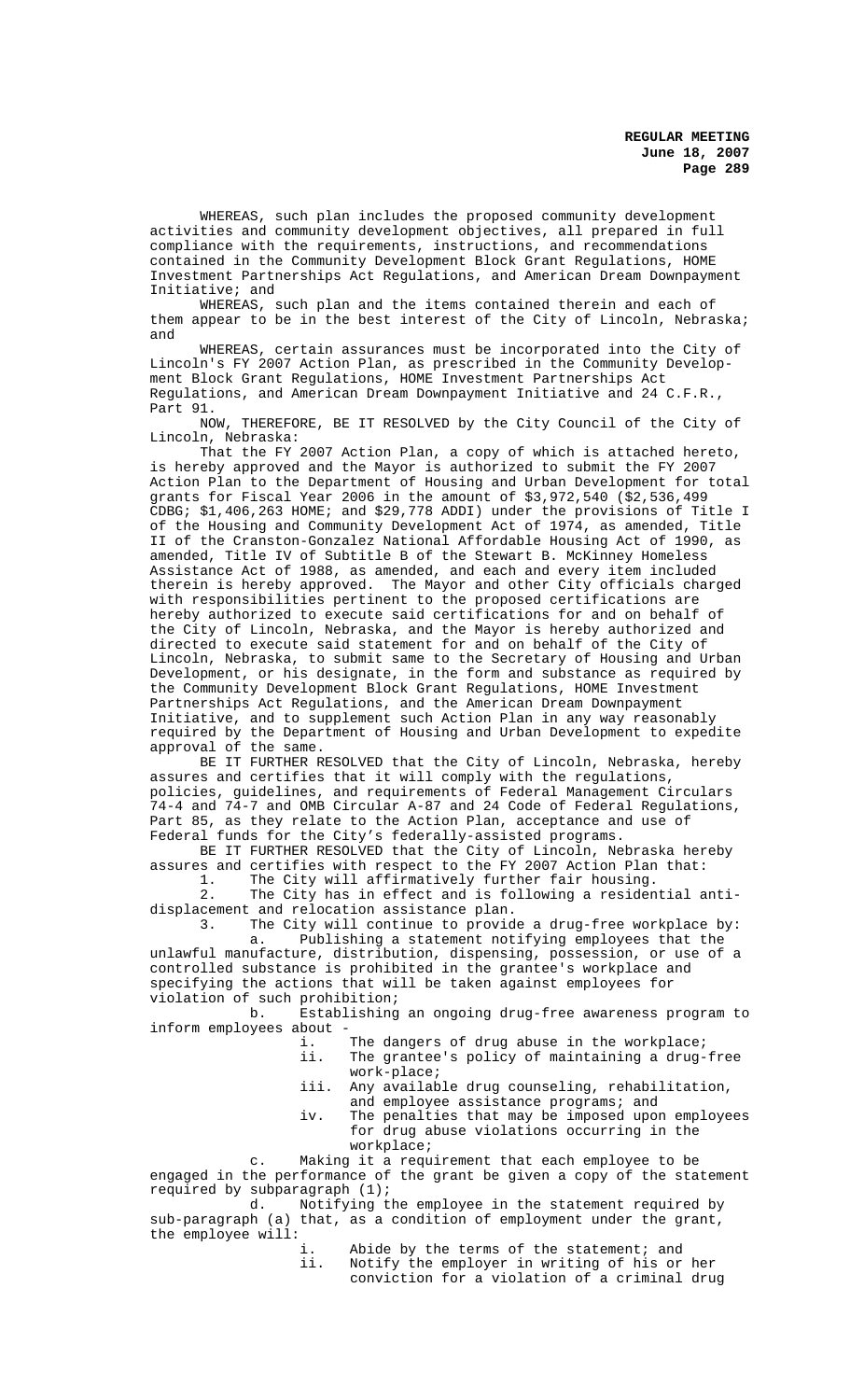statute occurring in the workplace no later than five calendar days after such conviction; e. Notifying the agency in writing, within ten calendar days after receiving notice under subparagraph d.ii. from an employee or otherwise receiving actual notice of such conviction. Employers of convicted employees must provide notice, including position title, to every grant officer or other designed on whose grant activity the convicted employee was working, unless the Federal agency has designated a central point for the receipt of such notices. Notice shall include the identification number(s) of each affected grant;<br>f. Taking one of the following action Taking one of the following actions, within 30

calendar days of receiving notice under subparagraph d.ii., with respect to any employee who is so convicted -

i. Taking appropriate personnel action against such an employee, up to and including termination, consistent with the requirements of the Rehabilitation Act of 1973, as amended; or ii. Requiring such employee to participate satisfactorily in a drug abuse assistance or rehabilitation program approved for such purposes by a federal, state, or local health, law enforcement, or other appropriate agency;

g. Making a good faith effort to continue to maintain a drug-free workplace through implementation of subparagraphs a, b, c, d, e, and f.

4. The City will comply with restrictions on lobbying required by 24 CFR part 87, together with disclosure forms if required by that part. The City further certifies that to the best of the City's knowledge and belief:<br>a. No:

No federal appropriated funds have been paid or will be paid, by or on behalf of the City, to any person for influencing or attempting to influence any officer or employee of an agency, a member of Congress, an officer or employee of Congress, or an employee of a member of Congress in connection with the awarding of any federal contract, the making of any federal grant, the making of any federal loan, the entering into of any cooperative agreement, and the extension, continuation, renewal, amendment, or modification of any federal contract, grant, loan, or cooperative agreement;

b. If any funds other than federal appropriated funds have been paid or will be paid to any person for influencing or attempting to influence an officer or employee of any agency, a member of congress, an officer or employee of Congress, or an employee of a member of Congress in connection with this federal contract, grant, loan, or cooperative agreement, it will complete and submit Standard Form-LLL, "Disclosure Form to Report Lobbying," in accordance with its instructions; and<br>c.

The City will require that the language of paragraph 4 of this certification be included in the award documents for all subawards at all tiers (including subcontracts, subgrants, and contracts under grants, loans, and cooperative agreements) and that all subrecipients shall certify and disclose accordingly.

5. The City possesses legal authority under state and local law to make a grant submission and to carry out the proposed community development and housing program for which it is seeking funding in accordance with applicable HUD regulations. By passage of this resolution, the Mayor, as the official representative of the City of Lincoln is hereby authorized to submit the Action Plan, including all the understandings and assurances contained therein. Further the Mayor is hereby directed and authorized to act in connection with the submission of the Action Plan and to provide such additional information

as may be required.<br>6. The hou The housing activities to be undertaken with CDBG, HOME, and ADDI funds are consistent with the City's strategic plan.

7. The City will comply with the acquisition and relocation requirements of the Uniform Relocation Assistance and Real Property Acquisition Policies Act of 1970, as amended, as required under 24 C.F.R. § 570.606(b) and Federal implementing regulations; and the requirements in 24 C.F.R. § 570.606(c) governing the residential antidisplacement and relocation assistance plan under Section 104(d) of the Act (including a certification that the grantee is following such a plan); and the relocation requirements of 24 C.F.R. § 570.606(d) governing optional relocation assistance under Section 105(a)(11) of the Act.

8. The City will comply with Section 3 of the Housing and Urban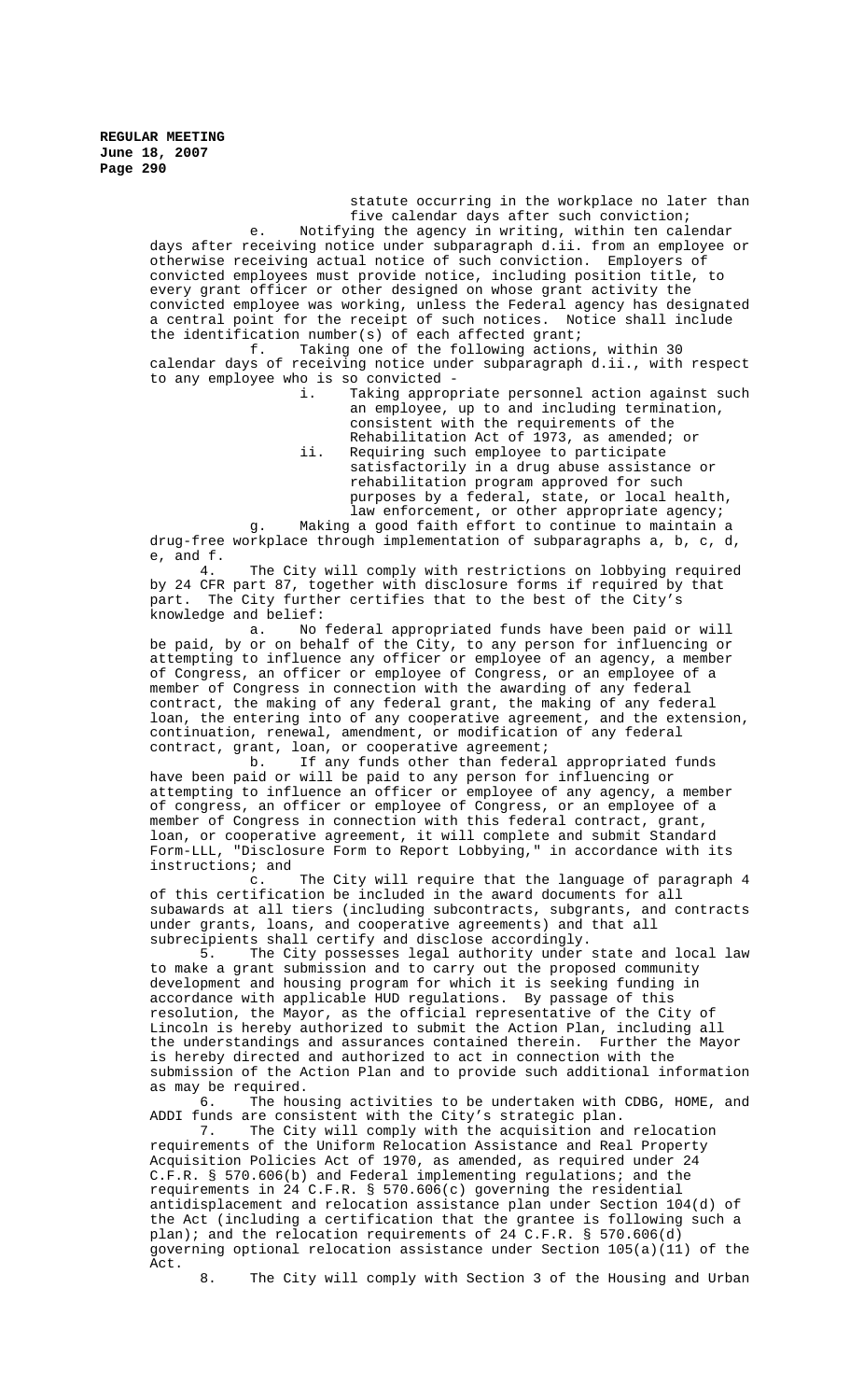Development Act of 1968 (12 U.S.C. 1701a) and implementing regulations at 24 CFR Part 135.

BE IT FURTHER RESOLVED that the City of Lincoln hereby assures and certifies with respect to the Community Development Block Grant program portion of the FY 2007 Action Plan that:

1. The City is in full compliance and following a detailed citizen participation plan that satisfies the requirement of 24 CFR § 91.105 and which:

a. Provides for and encourages citizen participation, with particular emphasis on participation by persons of low and moderate income who are residents of slum and blighted areas and of areas in which funds are proposed to be used, and provides for participation of residents in low and moderate income neighborhoods as defined by the City;

b. Provides citizens with reasonable and timely access to local meetings, information, and records relating to the City's proposed use of funds, as required by the regulations of the Secretary, and relating to the actual use of funds under the Act;

c. Provides for technical assistance to groups representative of persons of low and moderate income that request such assistance in developing proposals with the level and type of assistance to be determined by the grantee;<br>d. Provides for p

Provides for public hearings to obtain citizen views and to respond to proposals and questions at all stages of the community development program, including at least the development of needs, the review of proposed activities, and review of program performance, which hearings shall be held after adequate notice, at times and locations convenient to potential or actual beneficiaries, and with accommodation for the handicapped;

e. Provides for a timely written answer to written complaints and grievances, within 15 working days where practicable; and

f. Identifies how the needs of non-English speaking residents will be met in the case of public hearings where a significant number of non-English speaking residents can be reasonably expected to participate;

The City's strategic housing and community development plan identifies community development and housing needs and specifies both short-term and long-term community development objectives that have been in accordance with the primary objective of the statute authorizing the CDBG Program, as described in 24 CFR 570.2 and the requirements of 24 CFR Part 91 Subpart C and 24 CFR Part 570.

3. The City is following a current HUD approved consolidated plan.

4. The City has developed its final statement of projected use of funds so as to give maximum feasible priority to activities which benefit low and moderate income families or aid in the prevention or elimination of slums or blight; (the final statement of projected use of funds may also include activities which the grantee certifies are designed to meet other community development needs having a particular urgency because existing conditions pose a serious and immediate threat to the health or welfare of the community, and other financial resources are not available); except that the aggregate use of CDBG funds received under Section 106 of the Act and, if applicable, under Section 108 of the Act, during program year 2006 shall principally benefit persons of low and moderate income in a manner that ensures that not less than 70 percent of such funds are used for activities that benefit such persons during such period.

The City will not attempt to recover any capital costs of public improvements assisted in whole or in part with funds provided under Section 106 of the Act or with amounts resulting from a guarantee under Section 108 of the Act by assessing any amount against properties owned and occupied by persons of low and moderate income, including any fee charged or assessment made as a condition of obtaining access to such public improvements, unless:

a. Funds received under Section 106 of the Act are used to pay the proportion of such fee or assessment that relates to the capital costs of such public improvements that are financed from revenue sources other than under Title I of the Act; or

b. For purposes of assessing any amount against properties owned and occupied by persons of moderate income, the City certifies to the Secretary that it lacks sufficient funds received under Section 106 of the Act to comply with the requirements of subparagraph (1) above.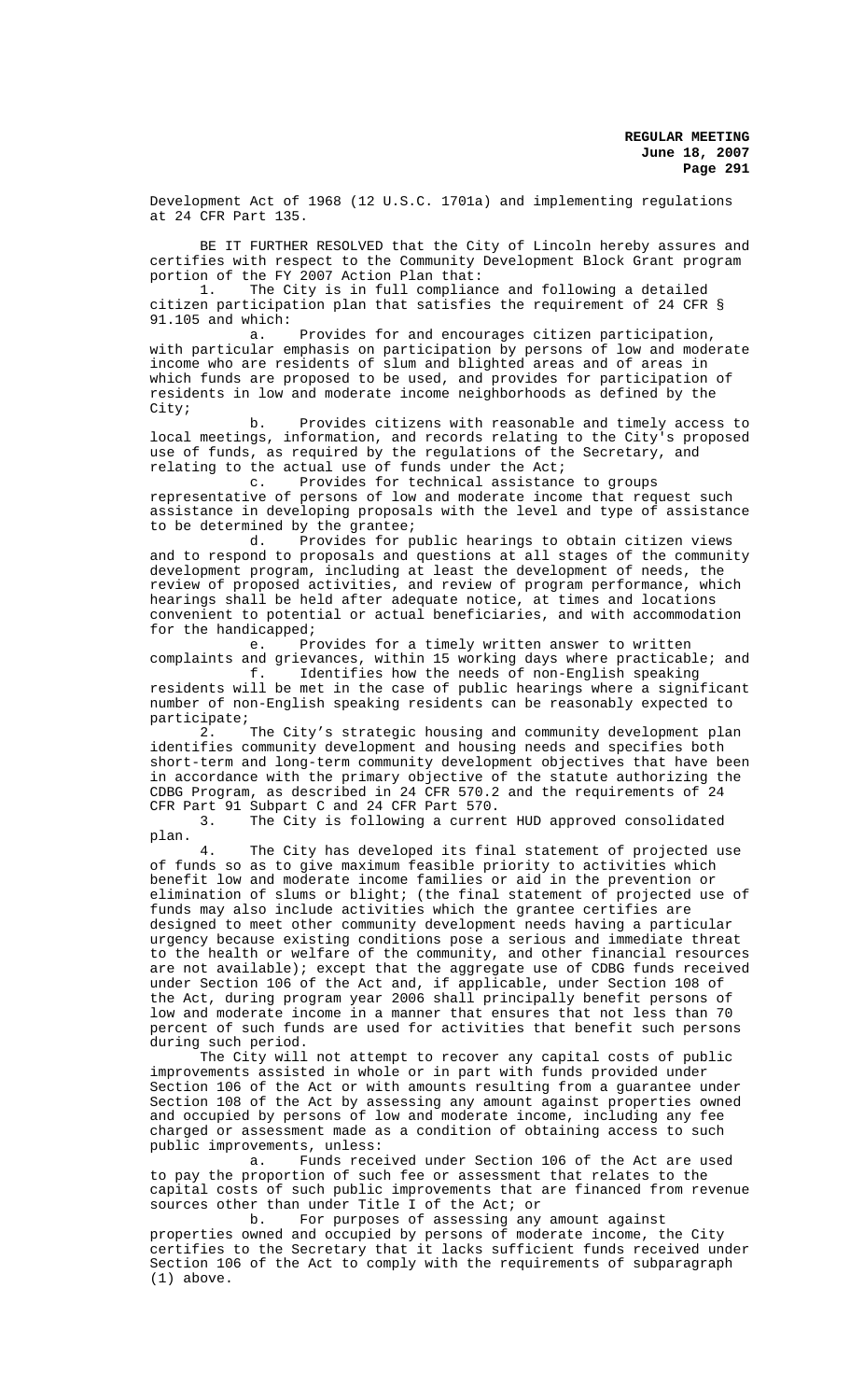5. The City has adopted and is enforcing:

a. A policy prohibiting the use of excessive force by law enforcement agencies within its jurisdiction against any individuals

engaged in non-violent civil rights demonstrations; and<br>b. A policy of enforcing applicable state A policy of enforcing applicable state and local laws against physically barring entrance to or exit from a facility or location which is the subject of such non-violent civil rights demonstrations within its jurisdiction.

6. The City will conduct and administer the grant in compliance with Title VI of the Civil Rights Act of 1964 (Public Law 88-352, 42 U.S.C. 2000d et seq.), the Fair Housing Act (42 U.S.C. 3601-19), and implementing regulations.

7. The City's notification, inspection, testing and abatement procedures concerning lead-based paint will comply with 24 C.F.R. § 570.608.<br>8

The City will comply with all applicable law.

BE IT FURTHER RESOLVED that the City of Lincoln hereby assumes and certifies with respect to the HOME program portion of the FY 2006 Action Plan that:

1. The tenant-based assistance is an essential element of its strategic plan;

2. The City is using and will use HOME funds for eligible activities and costs, as described in §§ 92.205 through 92.209 of 24 C.F.R., Subtitle A, and that it is not using and will not use HOME funds for prohibited activities, as described in § 92.214 of 24 C.F.R. Subtitle A;

3. Before committing funds to a project, the City will evaluate the project in accordance with guidelines that it adopts for this purpose and will not invest any more HOME funds in combination with other federal assistance than is necessary to provide affordable housing.

Introduced by Robin Eschliman Seconded by Svoboda & carried by the following vote: AYES: Camp, Cook, Emery, Eschliman, Marvin, Spatz, Svoboda; NAYS: None.

### **PETITIONS & COMMUNICATIONS**

SETTING THE HEARING DATE OF MONDAY, JULY 9, 2007 AT 1:30 P.M. FOR THE APPLICATION OF PLAYMAKERS, INC. DBA PLAYMAKERS SPORTS BAR & GRILL TO ADD A CATERING LICENSE TO THEIR CLASS C LIQUOR LICENSE AT 640 W. PROSPECTOR, SUITE 300 - CLERK read the following resolution, introduced by John Spatz, who moved its adoption:

A-84415 BE IT RESOLVED by the City Council, of the City of Lincoln, that a hearing date is hereby set for Monday, July 9, 2007, at 1:30 p.m. or as soon thereafter as possible in the City Council Chambers, County-City Building, 555 S. 10th St., Lincoln, NE, for the application of Playmakers Inc. dba Playmakers Sports Bar & Grill to add a catering license to their Class C liquor license at 640 W. Prospector, Suite 300. If the Police Dept. is unable to complete the investigation by said time, a new hearing date will be set.

Introduced by John Spatz Seconded by Svoboda & carried by the following vote: AYES: Camp, Cook, Emery, Eschliman, Marvin, Spatz, Svoboda; NAYS: None.

SETTING THE HEARING DATE OF MONDAY, JULY 9, 2007 AT 1:30 P.M. FOR THE APPLICATION OF HHMG, INC. DBA CHRISTO'S PUB FOR A CLASS C LIQUOR LICENSE AT 1200 O STREET - CLERK read the following resolution, introduced by John Spatz, who moved its adoption:<br>A-84416 BE IT RESOLVED by the City Co

BE IT RESOLVED by the City Council, of the City of Lincoln, that a hearing date is hereby set for Monday, July 9, 2007, at 1:30 p.m. or as soon thereafter as possible in the City Council Chambers, County-City Building, 555 S. 10th St., Lincoln, NE, for the application of HHMG, Inc. dba Christo's Pub for a Class C liquor license at 1200 O Street. If the Police Dept. is unable to complete the investigation by said time, a new hearing date will be set.

Introduced by John Spatz Seconded by Svoboda & carried by the following vote: AYES: Camp, Cook, Emery, Eschliman, Marvin, Spatz, Svoboda; NAYS: None.

#### **MISCELLANEOUS BUSINESS - NONE**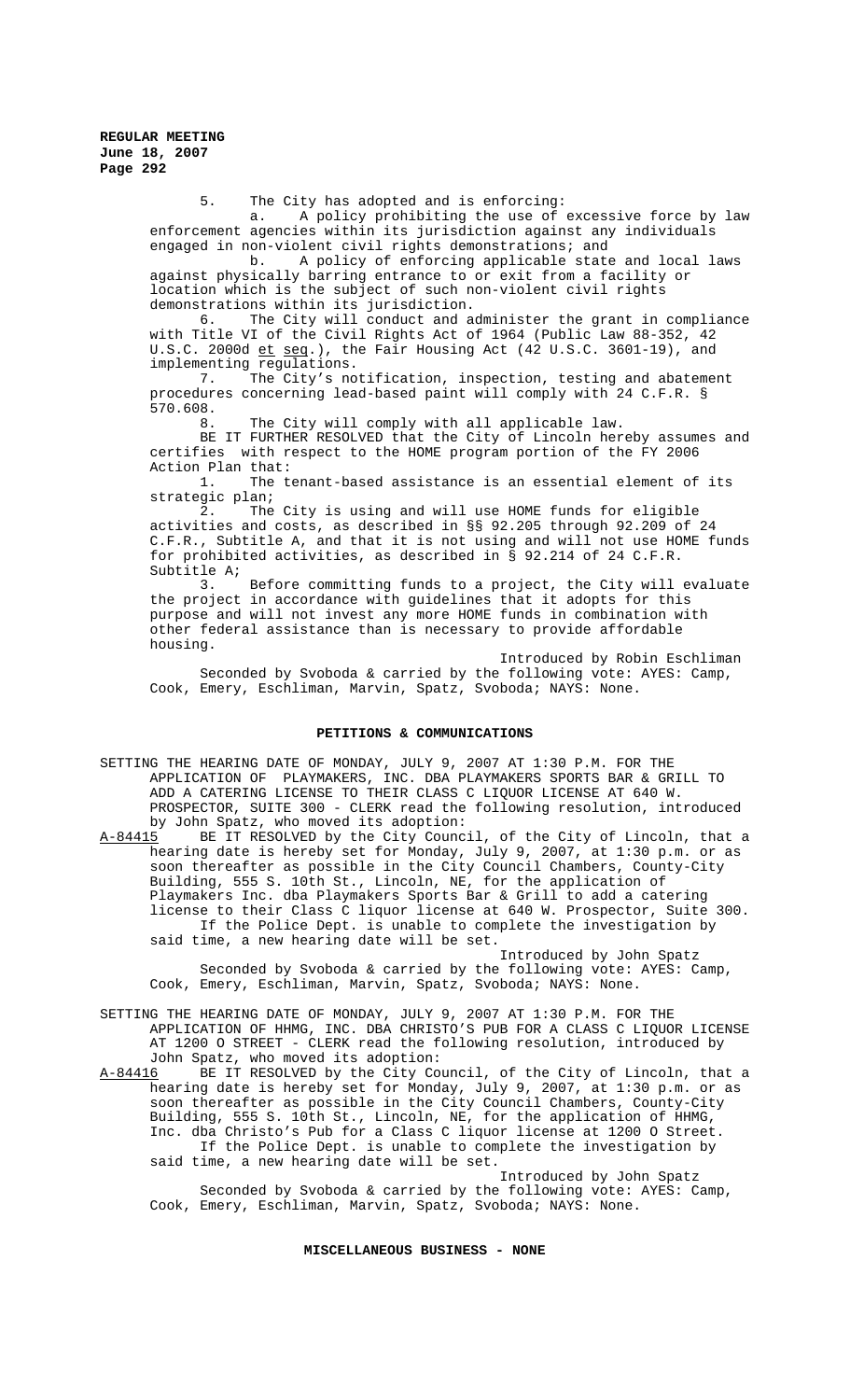#### **REPORTS OF CITY OFFICERS**

- CLERK'S LETTER AND MAYOR'S APPROVAL OF RESOLUTIONS AND ORDINANCES PASSED BY THE CITY COUNCIL ON JUNE 4, 2007 - CLERK presented said report which was placed on file in the Office of the City Clerk. **(27-1)**
- REPORT FROM CITY TREASURER OF FRANCHISE TAX FOR THE MONTH OF APRIL, 2007 FROM AQUILA - CLERK presented said report which was placed on file in the Office of the City Clerk. **(16-1)**
- REPORT FROM CITY TREASURER OF FRANCHISE TAX FROM TIME WARNER CABLE FOR THE QUARTER ENDING DECEMBER 31, 2006 - CLERK presented said report which was placed on file in the Office of the City Clerk. **(41-2518A)**
- REPORT FROM CITY TREASURER OF FRANCHISE TAX FROM TIME WARNER CABLE FOR THE QUARTER ENDING MARCH 31, 2007 - CLERK presented said report which was placed on file in the Office of the City Clerk. **(41-2518A)**
- REPORT OF CITY TREASURER OF TELECOMMUNICATIONS OCCUPATION TAX FOR THE MONTH OF MARCH 2007: D&D COMMUNICATIONS, NEBRASKA TECH. & TELECOMM. INC. WINDSTREAM NEBRASKA, INC. CO. #150, WINDSTREAM SYSTEMS OF THE MIDWEST, INC. CO. #522, USCOC OF GREATER IOWA, INC., CRICKET COMM., AT&T COMM. OF MIDWEST, NEW CINGULAR WIRELESS, VIRGIN MOBILE USA, QWEST COMM., ON STAR CORP., WORKING ASSETS FUNDING SERVICE INC., PRIMUS TELECOMM., INTELLICALL, NORSTAN NETWORK, ATS MOBILE TELEPHONE, ADVANCED TEL, BUSINESS TELECOM, LDMI TELECOMM., VOICECOM, CINCINNATI BELL, TELECOMM. SYS. CORP. OF MARYLAND, EARTHLINK, TRACFONE WIRELESS, ACN COMM. SERVICES, ANDIAMO TELECOM, MOLLOA COMM., VERIZON BELL ATLANTIC, MCLEOD USA, UCN INC., TELECORP COMM., ACCESSLINE COMM., TRANS NATIONAL, GLOBAL CROSSING, BROADBAND DYNAMICS, GLOBAL CROSSING BANDWIDTH, VERIZON SELECT SERVICES, OPEX COMM., GLOBALSTAR USA, BROADWING COMM., XO COMM., GUARANTEED PHONE SERVICE, BUSINESS PROD. SOLUTIONS, CIMCO COMM., IBM GLOBAL SERVICES, TELEPLUS WIRELESS, TON SERVICES, KDDI AMERICA, QUANTUM SHIFT COMM.; APRIL 2007: COMTEL TELCOM ASSETS, AT&T COMM. OF MIDWEST, LEVEL 3 COMM., SPRINT SPECTRUM, NPCR INC., WWC LICENSE LLC, ALLTEL COMM. OF NEBR., MCI WORLDCOM, D&D COMM., NETWORK BILLING, ENHANCED COMM., ZONE TELECOM, TRI-M COMM., GTC TELECOM CORP., ACCERIS COMM., SBC LONG DISTANCE, NEXTEL WEST CORP., 360 NETWORKS, FIRST COMM., BT AMERICAS INC., GLOBALCOM, NOS COMM., NOSVA LIMITED PARTNERSHIP, COVISTA, WHO'S CALLING, USCOC OF NEBRASKA/KANSAS; QUARTER ENDING MARCH 31, 2007: WINDSTREAM NEBRASKA INC. CO. #494, CAUSE BASED INC., IDT CORP., PNG TELECOMM., AIRCELL, COMTEL TELCOM ASSETS, SOUTHWEST COMM., STARTEC GLOBAL OPERATING, RELIANCE, TELENATIONAL, FAST PHONES OF NEBR., TRINSIC COMMUNICATIONS, INC. - CLERK presented said report which was placed on file in the Office of the City Clerk. **(20)**

### **ORDINANCE - 1ST READING & RELATED RESOLUTIONS (AS REQUIRED)**

- CHANGE OF ZONE 07022 APPLICATION OF HOPPE PARTNERS LTD. FOR A CHANGE OF ZONE FROM R-6 RESIDENTIAL DISTRICT TO B-4 LINCOLN CENTER BUSINESS DISTRICT ON PROPERTY GENERALLY LOCATED AT THE SOUTHEAST CORNER OF S. 19TH AND L STREETS - CLERK read an ordinance, introduced by John Spatz, amending the Lincoln Zoning District Maps attached to and made a part of Title 27 of the Lincoln Municipal Code, as provided by Section 27.05.020 of the Lincoln Municipal Code, by changing the boundaries of the districts established and shown thereon, the first time.
- AMENDING CHAPTER 8.20 OF THE LINCOLN MUNICIPAL CODE, THE LINCOLN FOOD CODE, TO ADOPT THE FDA FOOD CODE AS THE BASIS FOR THE NEBRASKA PURE FOOD ACT AND TO BE CONSISTENT WITH THE NEBRASKA PURE FOOD ACT - CLERK read an ordinance, introduced by John Spatz, amending Chapter 8.20 of the Lincoln Municipal Code relating to the Lincoln Food Code by amending Section 8.20.050 to reflect changes made by the State of Nebraska to the Pure Food Act, *Neb. Rev. Stat.* § 81-2,239 et seq., which will provide consistency between the local ordinance and state law; and repealing Section 8.20.050 of the Lincoln Municipal Code as hitherto existing, the first time.
- CHANGE OF ZONE 07029 APPLICATION OF CAPITAL SENIOR LIVING PROPERTIES FOR A CHANGE OF ZONE FROM R-3 RESIDENTIAL DISTRICT TO R-4 RESIDENTIAL DISTRICT AND O-3 OFFICE PARK DISTRICT ON PROPERTY GENERALLY LOCATED AT GRAMERCY ROAD AND A STREET - CLERK read an ordinance, introduced by John Spatz, amending the Lincoln Zoning District Maps attached to and made a part of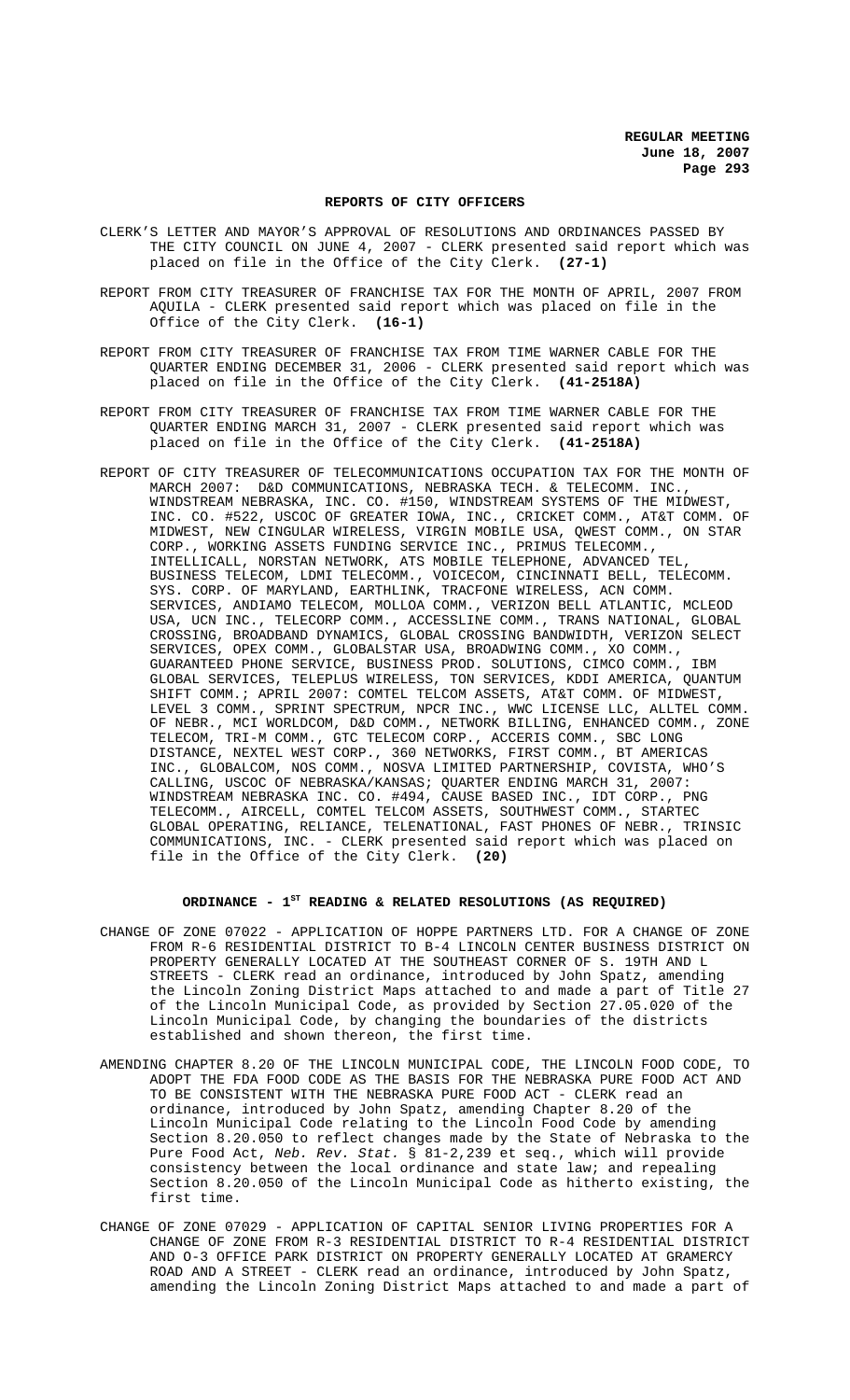Title 27 of the Lincoln Municipal Code, as provided by Section 27.05.020 of the Lincoln Municipal Code, by changing the boundaries of the districts established and shown thereon, the first time.

- CHANGE OF ZONE 07032 AMENDING TITLE 27 OF THE LINCOLN MUNICIPAL CODE TO PROVIDE FOR MORE FLEXIBILITY OF USES AND BUILDING ARRANGEMENTS ON RESIDENTIAL ZONED LOTS BY AMENDING SECTION 27.63.580 TO ALLOW THE CUSTOMARY SERVICES OF NONPROFIT RELIGIOUS, EDUCATIONAL AND PHILANTHROPIC INSTITUTIONS, EXCLUDING RETAIL USES, TO LOCATE WITHIN R-6, R-7, AND R-8 BY SPECIAL PERMIT; AMENDING SECTION 27.71.130 TO ALLOW, UNDER SPECIFIED CONDITIONS, MORE THAN ONE MAIN BUILDING OR USE ON A LOT LOCATED IN THE R-5, R-6, R-7, R-8, O-1, O-2, O-3, R-T, B-1, B-2, B-3, B-4, B-5, H-1, H-2, H-3, H-4, I-1, I-2, OR I-3 DISTRICT; AMENDING SECTION 27.71.140 TO REDUCE THE MINIMUM SPACING BETWEEN TWO- AND THREE-STORY BUILDINGS TO 20 FEET, WITH FURTHER REDUCTION BY THE BUILDING AND SAFETY DEPARTMENT IF CODE REQUIREMENTS CAN BE MET - CLERK read an ordinance, introduced by John Spatz, amending Title 27 of the Lincoln Municipal Code to provide for more flexibility of uses and building arrangements on residentialzoned lots by amending Section 27.63.580 to allow the customary services of nonprofit religious, educational and philanthropic institutions, excluding retail uses, to locate within R-6, R-7, and R-8 by special permit; amending Section 27.71.130 to allow, under specified conditions, more than one main building or use on a lot located in the R-5, R-6, R-7, R-8, O-1, O-2, O-3, R-T, B-1, B-2, B-3, B-4, B-5, H-1, H-2, H-3, H-4, I-1, I-2, or I-3 District; amending Section 27.71.140 to reduce the minimum spacing between two-and three-story buildings to 20 feet, with further reduction by the Building and Safety Department if code requirements can be met; and repealing Sections 27.63.580, 27.71.130, and 27.71.140 of the Lincoln Municipal Code as hitherto existing, the first time.
- DECLARING APPROXIMATELY 5,697 SQUARE FEET GENERALLY LOCATED AT THE SOUTHWEST CORNER OF S. 27TH STREET AND RANDOLPH STREET AS SURPLUS PROPERTY - CLERK read an ordinance, introduced by John Spatz, declaring the City-owned property located at the southwest corner of S. 27<sup>th</sup> Street and Randolph Street as surplus and authorizing the sale thereof, the first time.

# ORDINANCES - 3<sup>RD</sup> READING & RELATED RESOLUTIONS (as required)

- VACATION 07002 VACATING PORTIONS OF PRESCOTT AND LOWELL AVENUES AND AN EAST-WEST ALLEY IN BLOCK 30, GENERALLY LOCATED IN PRESCOTT AND LOWELL AVENUES BETWEEN S. 49TH ST. AND S. 51ST ST. (RELATED ITEMS: 07-87, 07-90) -CLERK read an ordinance, introduced by Doug Emery, vacating portions of Prescott Avenue and Lowell Avenue between South 49th Street and South 51st Street, and an east-west alley in Block 30, and retaining title thereto in the City of Lincoln, Lancaster County, Nebraska, the third time.
- EMERY Moved to pass the ordinance as read. Seconded by Spatz & carried by the following vote: AYES: Camp, Cook, Emery, Eschliman, Marvin, Spatz, Svoboda; NAYS: None. The ordinance, being numbered **#18939**, is recorded in Ordinance Book #26, Page
- CHANGE OF ZONE 07019 APPLICATION OF COLLEGE VIEW SEVENTH-DAY ADVENTIST CHURCH FOR A CHANGE OF ZONE FROM R-4 RESIDENTIAL DIST. TO R-6 RESIDENTIAL DIST. ON PROPERTY GENERALLY LOCATED AT S. 49TH ST. AND LOWELL AVE. (RELATED ITEMS: 07-87, 07-90) - PRIOR to reading: (RELATED ITEMS: 07-87, 07-90) - PRIOR to reading:
- CAMP Moved to amend Bill No. 07-90 in the following manner: 1. On page 1, lines 12, 13, 14, delete the references to R-6 and insert in lieu thereof  $R-3$ .

Seconded by Cook & carried by the following vote: AYES: Camp, Cook, Emery, Eschliman, Marvin, Spatz, Svoboda; NAYS: None.

- CLERK Read an ordinance, introduced by Doug Emery, amending the Lincoln Zoning District maps attached to and made a part of Title 27 of the Lincoln Municipal Code, as provided by Section 27.05.020 of the Lincoln Municipal Code, by changing the boundaries of the districts established and shown thereon, the third time.
- EMERY Moved to pass the ordinance as amended.

Seconded by Svoboda & carried by the following vote: AYES: Camp, Cook, Emery, Eschliman, Marvin, Spatz, Svoboda; NAYS: None.

The ordinance, being numbered **#18940**, is recorded in Ordinance Book #26, Page

VACATION 07005 - VACATING THE RIGHT-OF-WAY FOR N. 61ST ST. NORTH OF AYLESWORTH AVE. AT BROWNELL ELEMENTARY SCHOOL - CLERK read an ordinance, introduced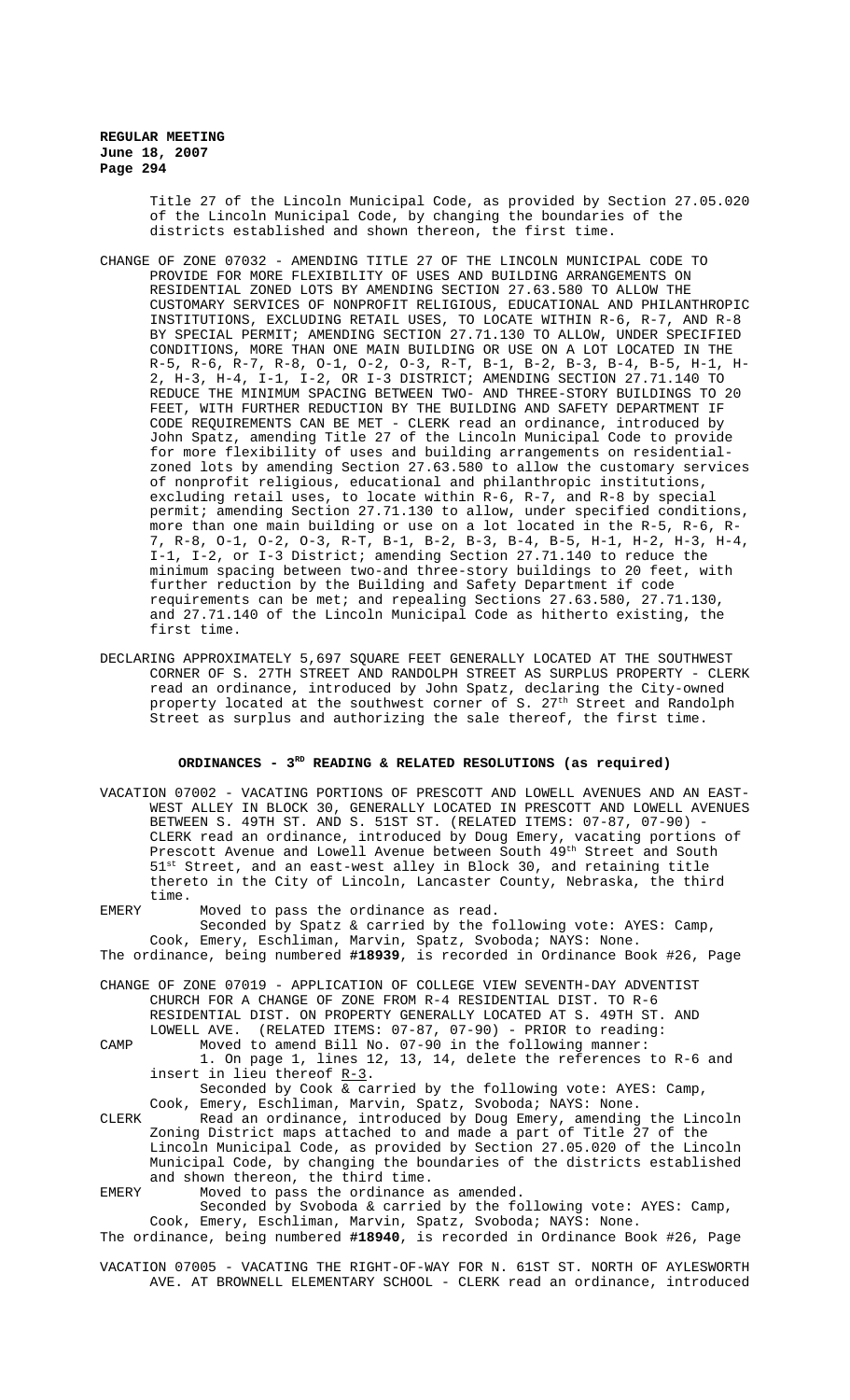by Doug Emery, vacating the right of way for North 61st Street north of Aylesworth Avenue at Brownell Elementary School, and retaining title thereto in the City of Lincoln, Lancaster County, Nebraska, the third time.

EMERY Moved to pass the ordinance as read.

Seconded by Svoboda & carried by the following vote: AYES: Camp, Cook, Emery, Eschliman, Marvin, Spatz, Svoboda; NAYS: None.

The ordinance, being numbered **#18941**, is recorded in Ordinance Book #26, Page

- VACATION 06009 VACATING THE NORTH-SOUTH ALLEY BETWEEN N. 65TH ST. AND COTNER BLVD. FROM GARLAND ST. TO COLBY ST. - CLERK read an ordinance, introduced by Doug Emery, vacating the north-south alley between North 65th Street and Cotner Boulevard from Garland Street to Colby Street and retaining title thereto in the City of Lincoln, Lancaster County, Nebraska, the third time.
- EMERY Moved to pass the ordinance as read.

Seconded by Svoboda & carried by the following vote: AYES: Camp, Cook, Emery, Eschliman, Marvin, Spatz, Svoboda; NAYS: None.

The ordinance, being numbered **#18942**, is recorded in Ordinance Book #26, Page

- CHANGE OF ZONE 07025 APPLICATION OF NEBRASKA NURSERIES FOR A CHANGE OF ZONE FROM R-3 RESIDENTIAL DIST. TO B-2 PLANNED NEIGHBORHOOD BUSINESS DIST. ON PROPERTY GENERALLY LOCATED AT S. 80TH ST. AND PIONEERS BLVD. - PRIOR to reading:
- COOK Moved to Place Bill No. 07-91 on Pending until Use Permit goes before Planning Commission.

Seconded by Emery & carried by the following vote: AYES: Camp, Cook, Emery, Eschliman, Marvin; NAYS: Spatz, Svoboda.

- CLERK Read an ordinance, introduced by Doug Emery, amending the Lincoln Zoning District maps attached to and made a part of Title 27 of the Lincoln Municipal Code, as provided by Section 27.05.020 of the Lincoln Municipal Code, by changing the boundaries of the districts established and shown thereon, the third time.
- CHANGE OF ZONE 07026 APPLICATION OF HWS CONSULTING GROUP FOR A CHANGE OF ZONE FROM AG AGRICULTURAL DIST. TO R-3 RESIDENTIAL DIST. ON PROPERTY GENERALLY LOCATED AT N.W. 48TH ST. AND W. CUMING ST. - CLERK read an ordinance, introduced by Doug Emery, amending the Lincoln Zoning District maps attached to and made a part of Title 27 of the Lincoln Municipal Code, as provided by Section 27.05.020 of the Lincoln Municipal Code, by changing the boundaries of the districts established and shown thereon, the third time.

EMERY Moved to pass the ordinance as read. Seconded by Svoboda & carried by the following vote: AYES: Camp, Cook, Emery, Eschliman, Marvin, Spatz, Svoboda; NAYS: None. The ordinance, being numbered **#18943**, is recorded in Ordinance Book #26, Page

COMP. PLAN CONFORMANCE 07011 - DECLARING APPROXIMATELY 2,490 SQ. FT. AS SURPLUS PROPERTY GENERALLY LOCATED AT N. 42ND ST. AND CORNHUSKER HWY. - CLERK read an ordinance, introduced by Doug Emery, declaring the Cityowned property generally located at North 42nd Street and Cornhusker Highway as surplus and authorizing the sale thereof, the third time. EMERY Moved to pass the ordinance as read.

Seconded by Svoboda & carried by the following vote: AYES: Camp, Cook, Emery, Eschliman, Marvin, Spatz, Svoboda; NAYS: None. The ordinance, being numbered **#18944**, is recorded in Ordinance Book #26, Page

APPROVING AN AGREEMENT BETWEEN THE CITY AND TRINITY BAPTIST CHURCH FOR THE LEASE OF SPACE BY THE LINCOLN AREA AGENCY ON AGING FOR ITS ACTIVAGE CENTER PROGRAM AT 3801 LASALLE ST., FOR A PERIOD OF JUNE 1, 2007 THROUGH AUGUST 31, 2007 - CLERK read an ordinance, introduced by Doug Emery, accepting and approving a lease agreement between the City of Lincoln and Trinity Baptist Church for the lease of office space by the Lincoln Area Agency on Aging for its Activage Center Program at 3801 Lasalle Street, Lincoln, Ne for a term beginning June 1, 2007 through August 31, 2007, the third time.

EMERY Moved to pass the ordinance as read.

Seconded by Svoboda & carried by the following vote: AYES: Camp, Cook, Emery, Eschliman, Marvin, Spatz, Svoboda; NAYS: None.

The ordinance, being numbered **#18945**, is recorded in Ordinance Book #26, Page

# **REGISTERED TO SPEAK SESSION - NONE**